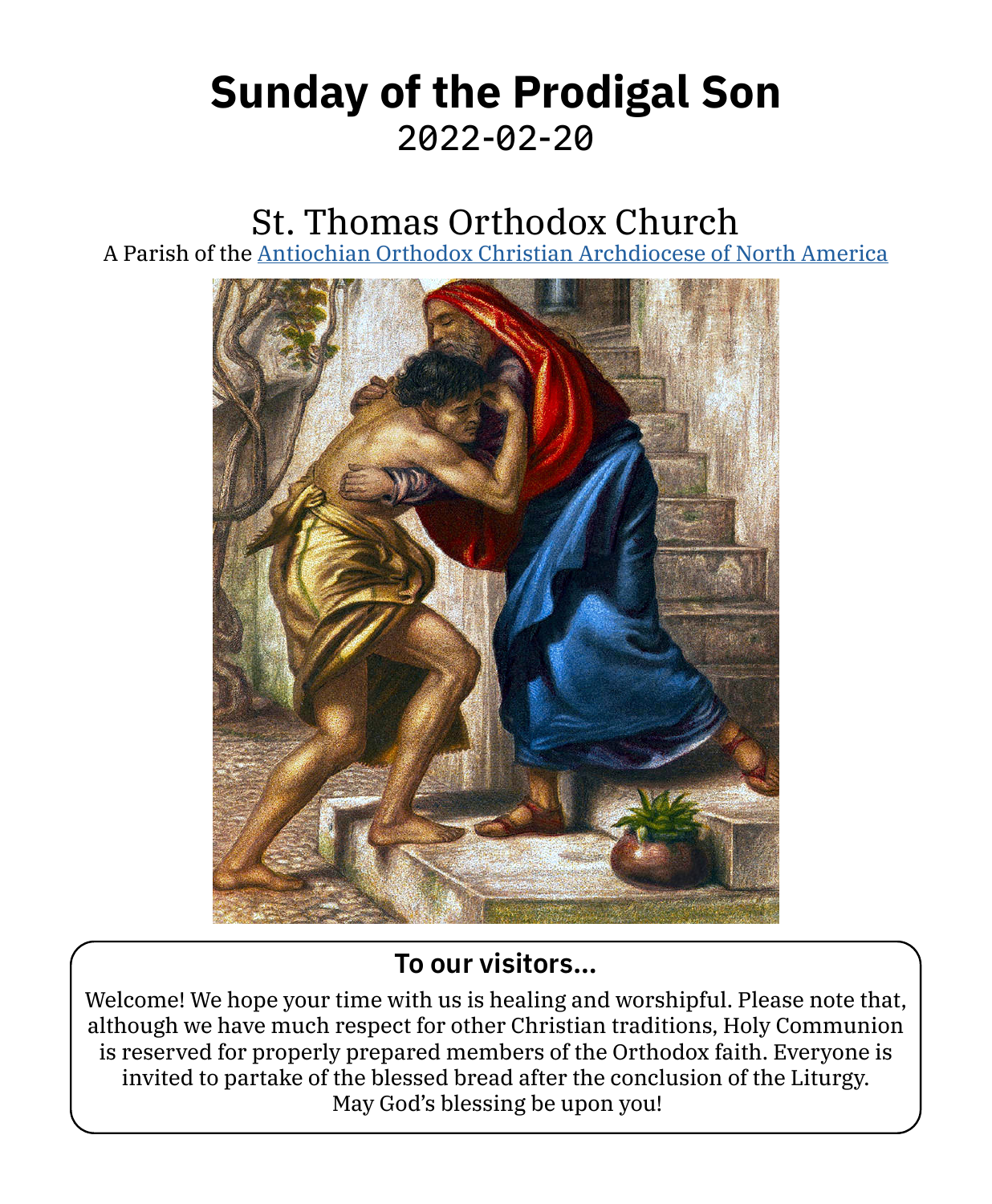## **Hymns in Today's Liturgy**

#### **Resurrectional** *Apolytikion* **(Tone 2)**

When Thou didst submit Thyself unto death, O Thou deathless and immortal One, then Thou didst destroy hell with Thy Godly power. And when Thou didst raise the dead from beneath the earth, all the powers of Heaven did cry aloud unto Thee: O Christ, Thou giver of life, glory to Thee.

#### *Apolytikion* **of St. Thomas (Tone 3)**

O Holy Apostle Thomas, intercede to the merciful God, that He grant unto our souls forgiveness of sins.

### *Kontakion* **of the Prodigal Son (Tone 3)**

Foolishly I sprang away from Thy great fatherly glory, and dispersed in wicked deeds the riches that Thou didst give me. With the Prodigal I therefore cry unto Thee now: I have sinned against Thee, O compassionate Father. But receive me in repentance; make me as one of Thy hired servants, O Lord.

# **Epistle**

### **I Corinthians 6:12–20**

Brethren, all things are lawful for me, but not all things are expedient. All things are lawful for me, but I will not be brought under the authority of anything. Foods are for the belly, and the belly for foods; but God will destroy both it and them. Now the body is not for fornication, but for the Lord, and the Lord for the body; and God both raised up the Lord, and will also raise us up through His power. Do you not know that your bodies are members of Christ? Shall I therefore take away the members of Christ, and make them members of a harlot? God forbid! Or, do you not know that he who is joined to a harlot is one body with her? For, "The two," He says, "shall become one flesh." But he who is joined to the Lord is one spirit. Flee fornication! Every sin that a person commits is outside the body, but whoever commits fornication sins against his own body. Or, do you not know that your body is a temple of the Holy Spirit within you, whom you have received from God, and that you are not your own? For you were bought with a price; therefore glorify God in your body and in your spirit, which are God's.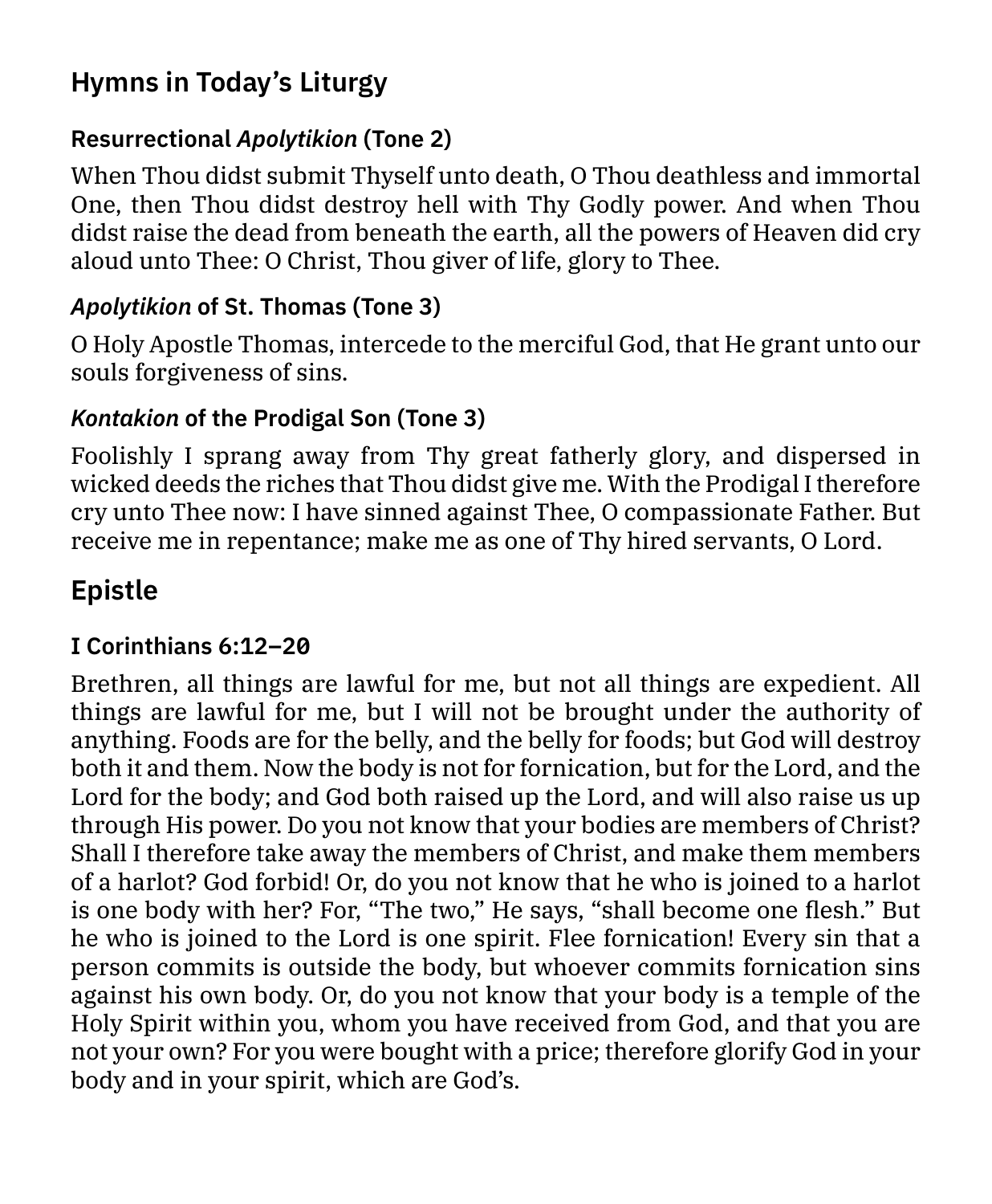### **Gospel**

#### **Luke 15:11–32**

The Lord spoke this parable: "There was a man who had two sons; and the younger of them said to his father, 'Father, give me the share of property that falls to me.' And he divided his living between them. Not many days later, the younger son gathered all he had and took his journey into a far country, and there he squandered his property in loose living. And when he had spent everything, a great famine arose in that country, and he began to be in want. So he went and joined himself to one of the citizens of that country, who sent him into his fields to feed swine. And he would gladly have fed on the pods that the swine ate; and no one gave him anything. But when he came to himself he said, 'How many of my father's hired servants have bread enough and to spare, but I perish here with hunger! I will arise and go to my father, and I will say to him, "Father, I have sinned against heaven and before you; I am no longer worthy to be called your son; treat me as one of your hired servants."' And he arose and came to his father. But while he was yet at a distance, his father saw him and had compassion, and ran and embraced him and kissed him. And the son said to him, 'Father, I have sinned against heaven and before you; I am no longer worthy to be called your son.' But the father said to his servants, 'Bring quickly the best robe, and put it on him; and put a ring on his hand, and shoes on his feet; and bring the fatted calf and kill it, and let us eat and make merry; for this my son was dead, and is alive again; he was lost, and is found.' And they began to make merry. Now his elder son was in the field; and as he came and drew near to the house, he heard music and dancing. And he called one of the servants and asked what this meant. And he said to him, 'Your brother has come, and your father has killed the fatted calf, because he has received him safe and sound.' But he was angry and refused to go in. His father came out and entreated him, but he answered his father, 'Lo, these many years I have served you, and I never disobeyed your command; yet you never gave me a kid that I might make merry with my friends. But when this son of yours came, who has devoured your living with harlots, you killed for him the fatted calf!' And he said to him, 'Son, you are always with me, and all that is mine is yours. It was fitting to make merry and be glad, for this your brother was dead, and is alive; he was lost, and is  $f$ <sub>011</sub> $n$  $d$   $''$